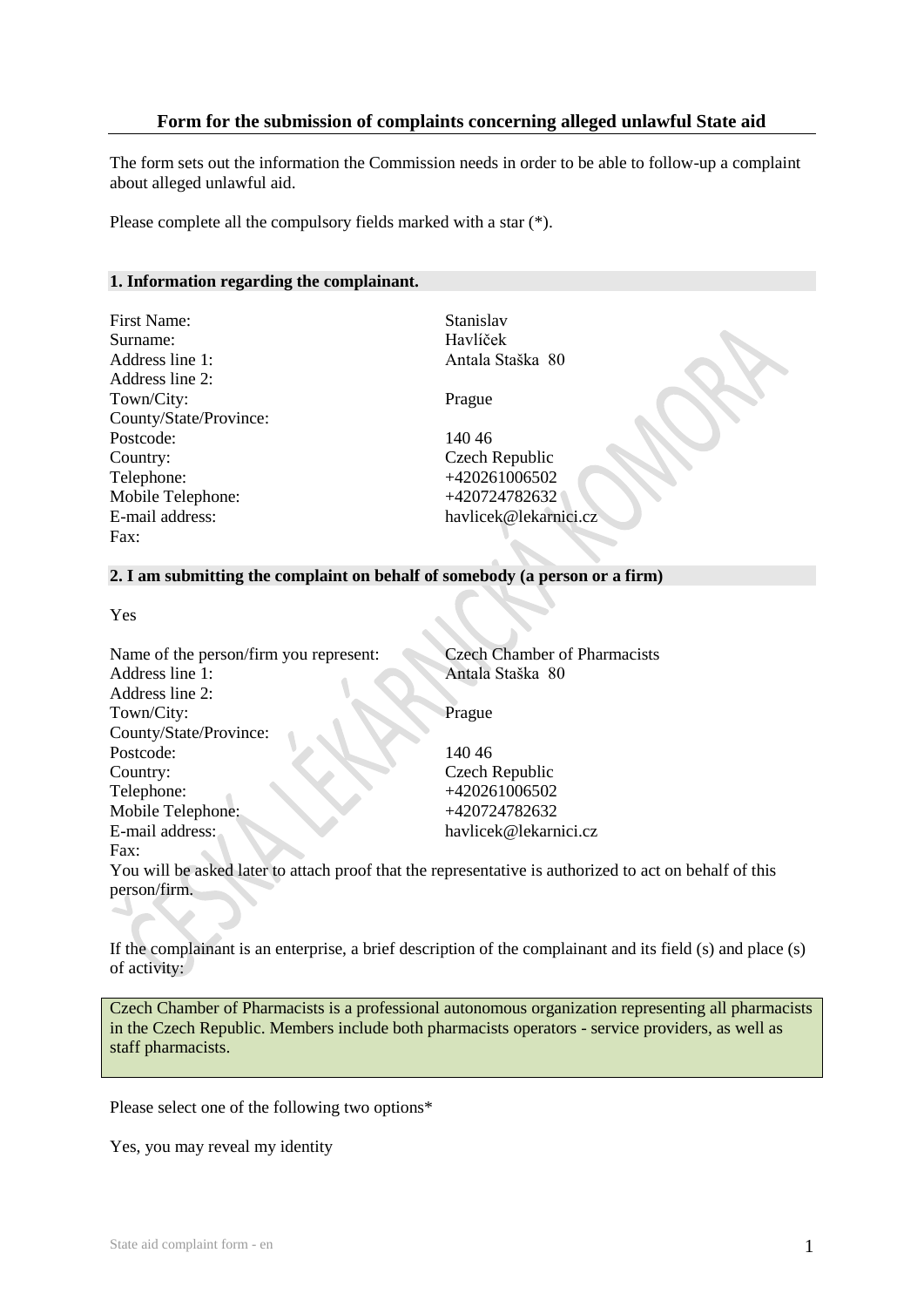Confidentiality: If you do not wish your identity or certain documents or information to be disclosed, please indicate this clearly, identify the confidential parts of any documents and give your reasons. The information contained in points 3, 4 and 5 cannot be designated as confidential.

#### **3. Information regarding the Member State granting the aid\***

#### a) Country: **Czech Republic, Regions (details see below)**

b) Level at which the alleged unlawful State aid has been granted. Please specify which Ministry or institution if known:

Central government:

Region (please specify): **Regions (list of details see below)** other (please specify):

#### **4. Information regarding the alleged aid measure.\***

*Please be aware: the information provided under this point is regarded as non-confidential.* 

a) To your knowledge when was the alleged aid given or granted?

Central Bohemia Region since 1 January 2009 Other regions since 1 February 2009

b) What is the amount of the alleged aid, if known? In what form is it given (loans, grants, guarantees, tax incentives or exemptions etc)?

The aid has a form of provision guarantee aimed to cover the amount of regulatory fees paid for patients.

| <b>Region Usti nad Labem</b><br>$\bullet$    | 25 000 000 CZK  | cca | 877.000€        |
|----------------------------------------------|-----------------|-----|-----------------|
| Region Zlin<br>$\bullet$                     | 28 700 000 CZK  | cca | $1.007.000 \in$ |
| <b>Region Karlovy Vary</b><br>$\bullet$      | 30 000 000 CZK  | cca | $1.053.000 \in$ |
| <b>Region Pilsen</b>                         | 30 000 000 CZK  | cca | $1.053.000 \in$ |
| <b>Region Liberec</b><br>$\bullet$           | 32 000 000 CZK  | cca | $1.123.000 \in$ |
| <b>Region Olomouc</b><br>$\bullet$           | 50 000 000 CZK  | cca | $1.754.000 \in$ |
| <b>Region Hradec Kralove</b><br>$\bullet$    | 50 000 000 CZK  | cca | $1.754.000 \in$ |
| <b>Region Pardubice</b><br>$\bullet$         | 67 000 000 CZK  | cca | $2.351.000 \in$ |
| <b>South Moravian Region</b><br>$\bullet$    | 75 000 000 CZK  | cca | $2.632.000 \in$ |
| <b>Central Bohemian Region</b><br>$\bullet$  | 80 000 000 CZK  | cca | $2.807.000 \in$ |
| <b>Region Vysocina</b><br>$\bullet$          | 80 000 000 CZK  | cca | $2.807.000 \in$ |
| South Bohemian Region<br>$\bullet$           | 100 000 000 CZK | cca | 3.509.000 €     |
| <b>Moravian Silesian Region</b><br>$\bullet$ | 120 000 000 CZK | cca | 4.210.000€      |

c) Who is the beneficiary? Please give as much information as possible, including a description of the main activities of the beneficiary/firm (s) concerned

Individual citizens in regions are direct beneficiaries of the aid. Region-controlled health care facilities represent indirect beneficiaries of the aid. Facilities with no pharmacies are not included in the list. Regions that do not support pharmacies are not included in the list.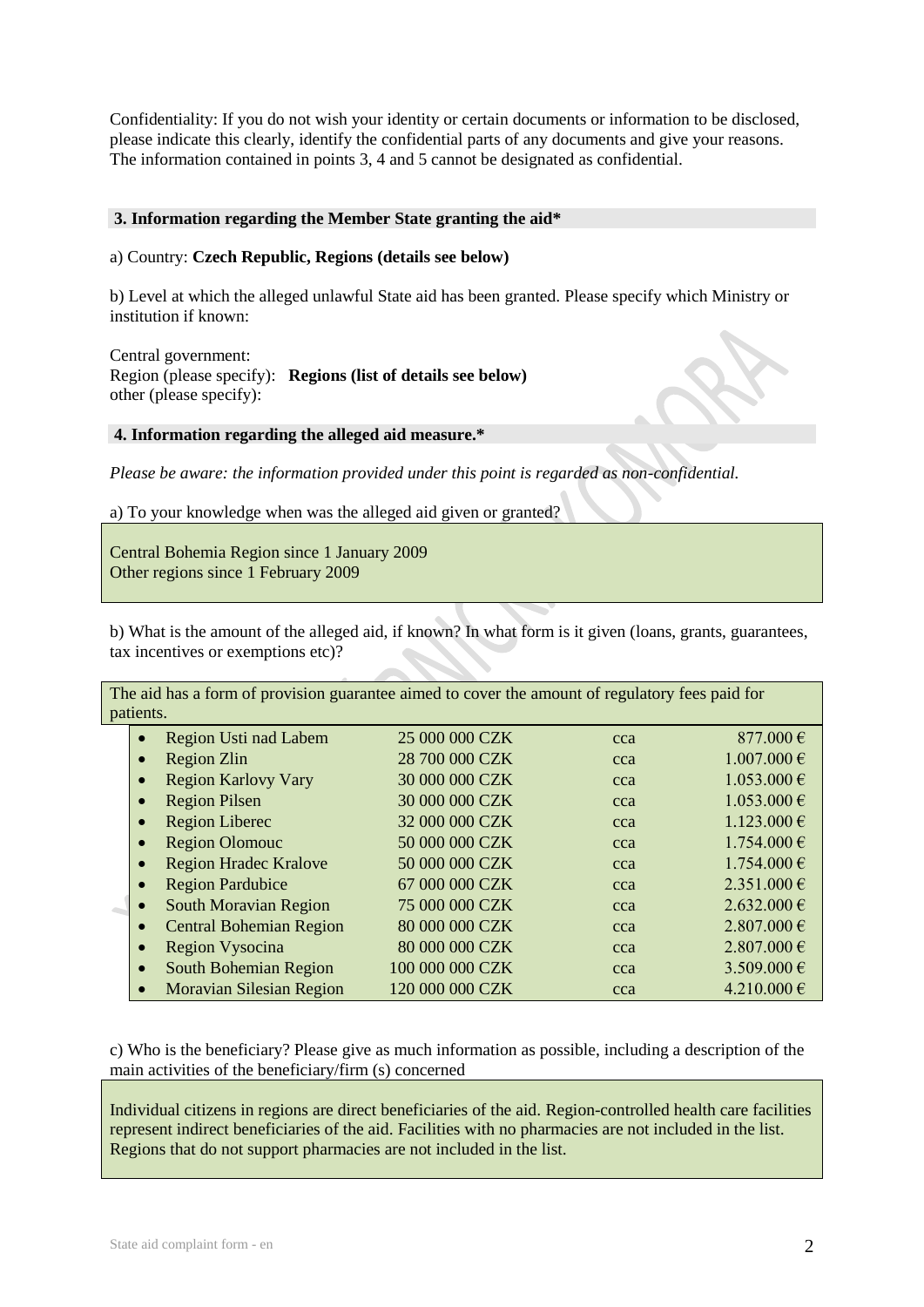| <b>Region Karlovy Vary</b><br>pharmacy in the hospital Karlovarská krajská nemocnice a.s.                                                                                                                                                                             | 30 000 000 CZK  |
|-----------------------------------------------------------------------------------------------------------------------------------------------------------------------------------------------------------------------------------------------------------------------|-----------------|
| <b>Region Pilsen</b><br>pharmacy in the hospital Domažlice<br>pharmacy in the hospital Stod<br>pharmacy in the hospital Rokycany                                                                                                                                      | 30 000 000 CZK  |
| <b>Region Liberec</b><br>pharmacy in the hospital Liberec<br>pharmacy in the hospital Česká Lípa                                                                                                                                                                      | 32 000 000 CZK  |
| <b>Region Olomouc</b><br>pharmacy in the hospital Přerov (private)<br>pharmacy in the hospital Prostějov (private)                                                                                                                                                    | 50 000 000 CZK  |
| <b>Region Hradec Kralove</b>                                                                                                                                                                                                                                          | 50 000 000 CZK  |
| pharmacy in the hospital Jičín<br>Two pharmacies in Královéhradecká lékárna a.s. (35% private)                                                                                                                                                                        |                 |
| <b>Region Pardubice</b><br>pharmacy in the hospital Chrudim<br>pharmacy in the hospital Litomyšl<br>pharmacy in the hospital Ústí nad Orlicí<br>lékárna v nemocnici Pardubice                                                                                         | 67 000 000 CZK  |
| <b>South Moravian Region</b><br>pharmacy in the hospital Ivančice<br>pharmacy in the hospital TGM Hodonín<br>pharmacy in the hospital Vyškov<br>pharmacy in the hospital Znojmo                                                                                       | 75 000 000 CZK  |
| <b>Central Bohemian Region</b><br>pharmacy in the hospital Kladno<br>pharmacy in the hospital Kolín<br>pharmacy in the hospital Mladá Boleslav<br>pharmacy in the hospital Příbram<br>pharmacy in the hospital Rudolfa a Stefanie Benešov                             | 80 000 000 CZK  |
| <b>Region Vysocina</b><br>pharmacy in the hospital Havlíčkův Brod<br>pharmacy in the hospital Jihlava<br>pharmacy in the hospital Nové Město na Moravě<br>pharmacy in the hospital Pelhřimov<br>pharmacy in the hospital Třebíč                                       | 80 000 000 CZK  |
| <b>South Bohemian Region</b><br>pharmacy in the hospital České Budějovice<br>pharmacy in the hospital Český Krumlov<br>pharmacy in the hospital Písek<br>pharmacy in the hospital Prachatice<br>pharmacy in the hospital Strakonice<br>pharmacy in the hospital Tábor | 100 000 000 CZK |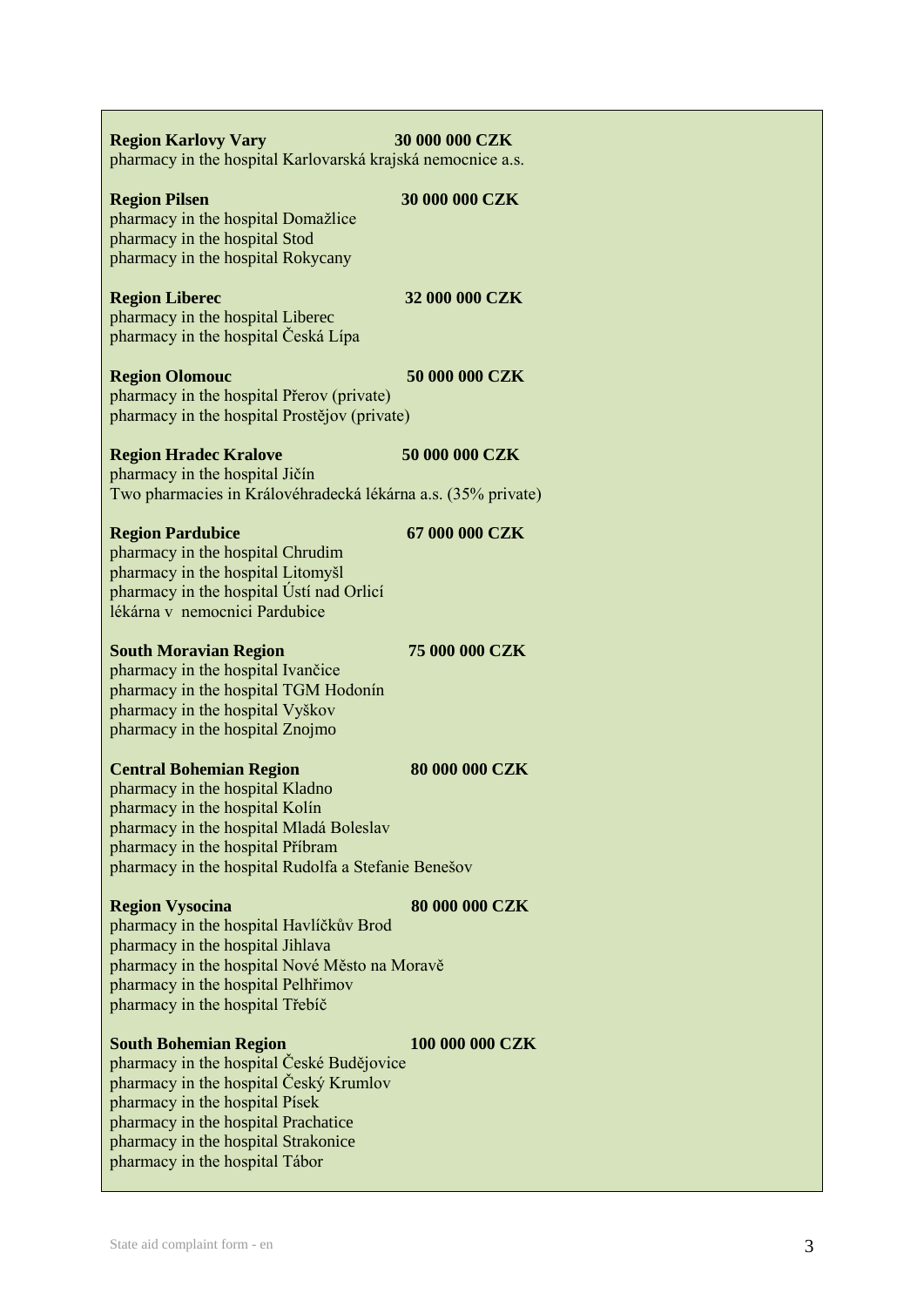## **Moravian Silesian Region 120 000 000 CZK**

pharmacy in the hospital Havířov pharmacy in the hospital Karviná-Ráj pharmacy in the facility Orlová pharmacy in the hospital Nový Jičín pharmacy in the hospital Třinec pharmacy in the hospital Frýdek-Místek pharmacy in the facility Krnov pharmacy in the hospital Opava

d) For what purpose was the alleged aid given (if known)?

Support is provided in form of a gift for patients to cover the payment of regulatory fees. Regulatory obligation to pay the fees is required by law number 48/1997 Coll. The support which is referred to as a gift may be consumed by patient only in selected health care facilities.

Elsewhere, the regulatory fees have to be paid by the patient.

## **5. Grounds of complaint.\***

## **Please explain in detail the grounds for your complaint. If known, what rules of community law you think have been infringed by the granting of the alleged aid.**

*Please be aware: the information provided under this point is regarded as non-confidential.* 

The Antimonopoly Office stated it was incompetent to appraise the public aid provided to the region.

We request the European Commission to investigate the illegal state aid.

The European Commission is asked to adopt measures that would guarantee protection of free competition on the market as soon as possible.

Regional governments have been intervening in the market; as a result free competition has been seriously limited.

Part of citizens (patients) has been discriminated by this act. Citizens (patients) from distant locations cannot benefit from the services under same conditions as residents living in close proximity. As a result, citizens are not equal before the law. Guarantee of aid distorts patients' access to services, particularly interferes with patients' rights to free choice of health care facility. Guarantee of aid prevents the free movement of services and people.

The same applies to the service provider.

The selected providers are favoured by the guarantee of regional government of payment of regulatory fees while other providers are harmed by this act. Free competition is disrupted by this act.

Measure has been applied by the regional governments selectively – on the basis of criteria that are inconsistent with the equal access to care provided.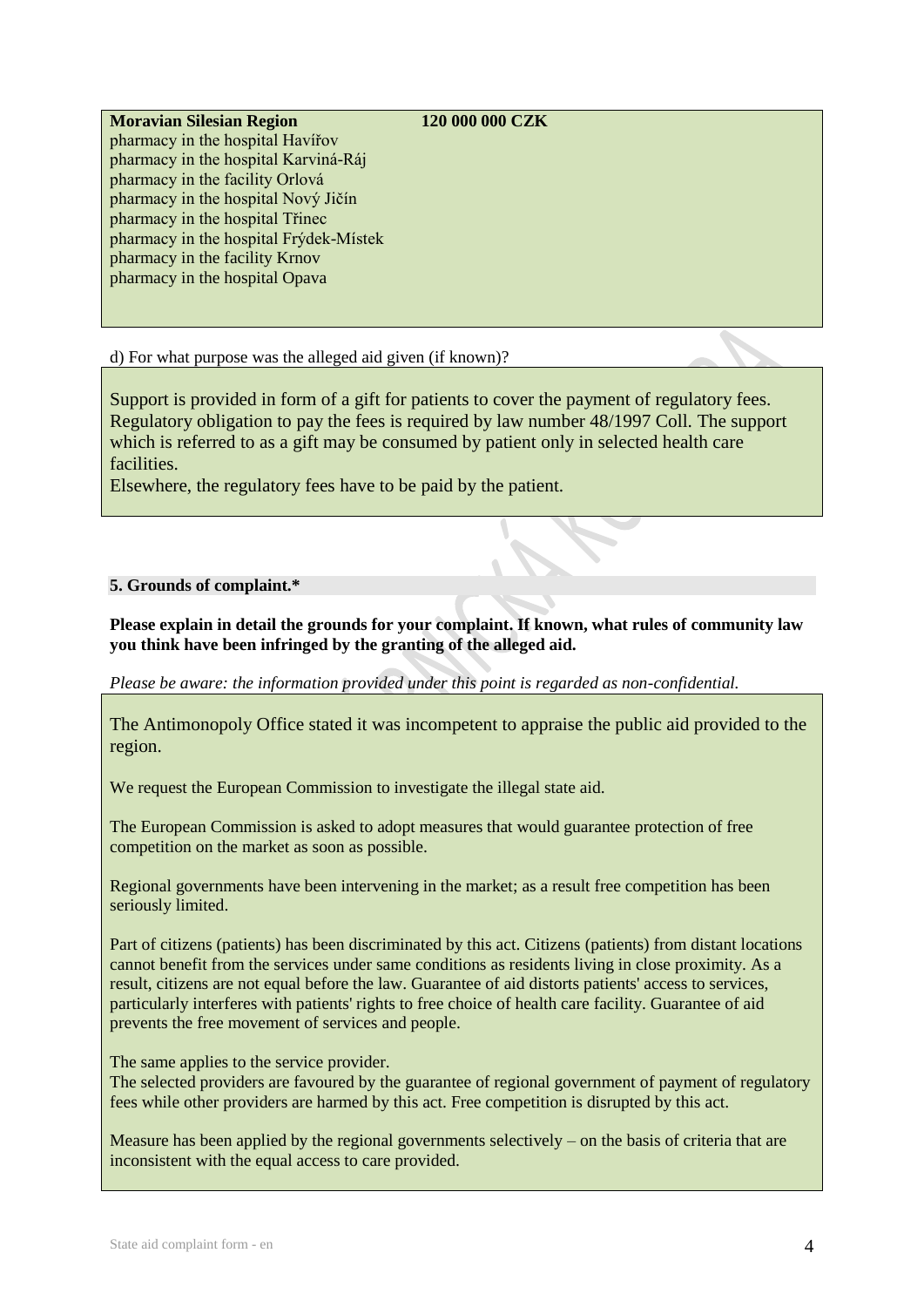### **List of infringed rules:**

Treaty establishing the European Community, the preamble "Recognising that the removal of existing obstacles calls for concerted action in order to guarantee steady expansion, balanced trade and fair competition"

Treaty establishing the European Community, Article 3 §1. (g) a system ensuring that competition in the common market is not distorted;

Treaty establishing the European Community, Article 4, paragraph 1.

" … the adoption of an economic policy which is based on the close coordination of Member States' economic policies, on the internal market and on the definition of common objectives, and conducted in accordance with the principle of an open market economy with free competition."

Treaty establishing the European Community, Article 81 §1.d) " apply dissimilar conditions to equivalent transactions with other trading parties, thereby placing them at a competitive disadvantage"

Treaty establishing the European Community, Article 87, paragraph 1.

" Save as otherwise provided in this Treaty, any aid granted by a Member State or through State resources in any form whatsoever which distorts or threatens to distort competition by favouring certain undertakings or the production of certain goods shall, in so far as it affects trade between Member States, be incompatible with the common market..."

European Social Charter, Article E - Non-discrimination

"The enjoyment of the rights set forth in this Charter shall be secured without discrimination on any ground such as race, colour, sex, language, religion, political or other opinion, national extraction or social origin, health, association with a national minority, birth or other status"

" Save as otherwise provided in this Treaty, any aid granted by a Member State or through State resources in any form whatsoever which distorts or threatens to distort competition by favouring certain undertakings or the production of certain goods shall, in so far as it affects trade between Member States, be incompatible with the common market..."

#### **6. Please summarize briefly to what extent the award of the alleged aid affects.\***

a) your commercial interests / commercial interests of the person/firm you represent

Public support provided by regions has led to 90% drop in number of patients in the pharmacies where public support is not provided.

b) the market(s) in which the beneficiary(ies) of the alleged aid operate.

Regions of the Czech Republic

#### **7. Information on other procedures.\***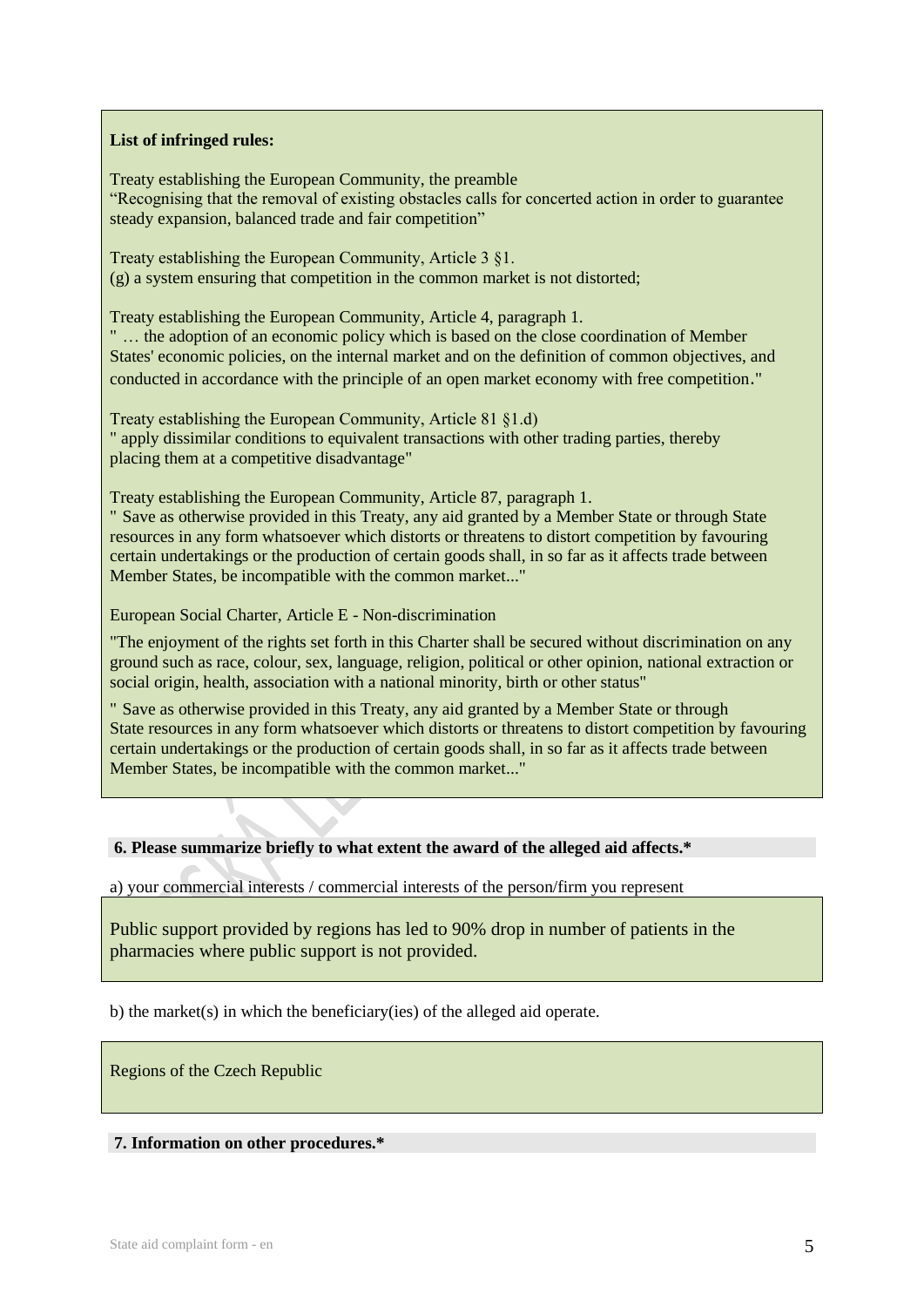a) Have you already approached the Commission's services or any other European or national institution concerning the same issue?

No

b) Approaches already made to national authorities or recourse to national courts or other procedures.

No

There is not competent authority in Czech Republic.

### **8. I understand that for a faster treatment of the complaint the information provided above in point 3, 4 and 5 are non-confidential and can be sent to the Member State in question.\***

Yes

## **9. Supporting documents**

Please list any documents and evidence which is submitted in support of the complaint and add annexes if necessary

- Whenever possible, a copy of the national law or other measure which provides the legal basis for the payment of the alleged aid should be provided
- If the complaint is submitted on behalf of someone else (a person or a firm) please attach proof that you as a representative are authorized to act
- If the complainant is an enterprise, please feel free to attach a brief description of the complainant and its field(s) and place (s) of activity
- Copies of previous correspondence with the European Commission or any other European or national institution concerning the same issue
- If the issue has already been dealt with by a national Court, a copy of a judgement if available.

# **<http://www.lekarnici.cz/module.php?module=52&article=7125>**

# **USNESENÍ XVII. SJEZDU DELEGÁTŮ ČLK 9. -10. 11. 2007 v Benešově**

Sjezd zvolil orgány ČLK ve složení:

## **Představenstvo**:

Havlíček Stanislav, Hojný Michal, Gondek Vladimír, Kalousek Kamil, Šnajdrová Hana, Konečný Peter, Krebs Aleš, Vala Martin, Staněk Martin, Horný Roman, Zajícová Marie, Bažantová Michaela, Škrabalová Marcela, Mátl Martin, Krejčí Tomáš, Rovan Stanislav, Eisertová Eva, Laluch František, Kotlář Jiří, Hampel Marek

## **Náhradníci do představenstva**:

Nedopilová Lucie, Šperglová Věra, Urbaníková Jaroslava, Blahuta Zdeněk

**Prezident: Havlíček Stanislav**

## *Viceprezident***: Hojný Michal**

# *Revizní komise*: Schwarzová Jana, Fišarová Mária, Kohlová Zuzana, Grodza Jan, Oswald Radek, Marek Josef,